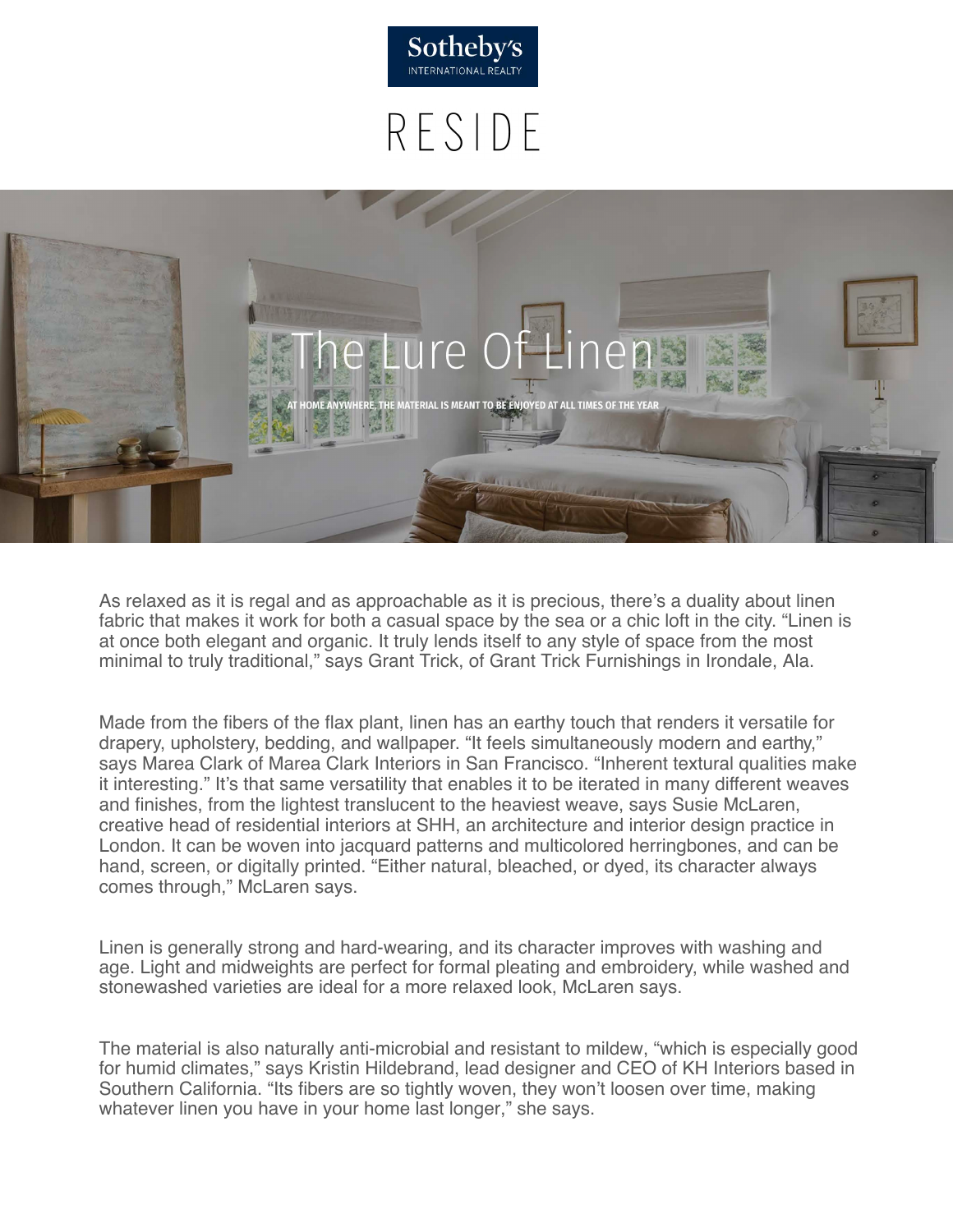How and where to render this fabric within your walls is only a matter of the style you seek for your home.



San Francisco-based interior designer Marea Clark uses linen for upholstery and drapery, since she sees it as both modern and earthy.

## Let It Come to Life

Linen can be used in just about every room in your home—as furniture fabric, upholstery, or sothebysrealty com/eng/lure-of-linen-june2021, dining room. For a beach bungalow, lightweight linen curtains look breezier when unlined. Heavier weight-lined and underlined linen drapery befit a more formal living space. Phillip Thomas, founder and principal of Phillip Thomas Inc. in New York City, often uses a heavy flannel as lining when he wants to give panels more structure.

Hildebrand loves to use linen for roman shades in window treatments. "Sometimes we select solid neutrals for a shade, and other times we mix it up with a patterned linen. In both scenarios, the soft organic feel of the fabric has a beautiful effect," she says.

As upholstery for furniture, linen can be rendered in myriad ways. Sofas can be tightly upholstered or swathed in loose covers for a more casual and versatile look, McLaren says. Slipcovers are a smart choice for high traffic seating because they can be easily switched out and laundered. Linen also partners well with other fabrics. "Linen upholstery with leather piping is always a smart combination," McLaren says.

In the bedroom, linen is perfect for headboards and bed bases. "It's absorbent and breathable, which makes it naturally hypoallergenic, so it's ideal to use in bedrooms and particularly for bedding," McLaren says. She also uses embroidered antique linen sheets as throws for sofas and embroidered linen for window blinds. "Vintage linen sacks can be reused for upholstery and cushions and mixed with other fabrics for a totally unique look," McLaren adds.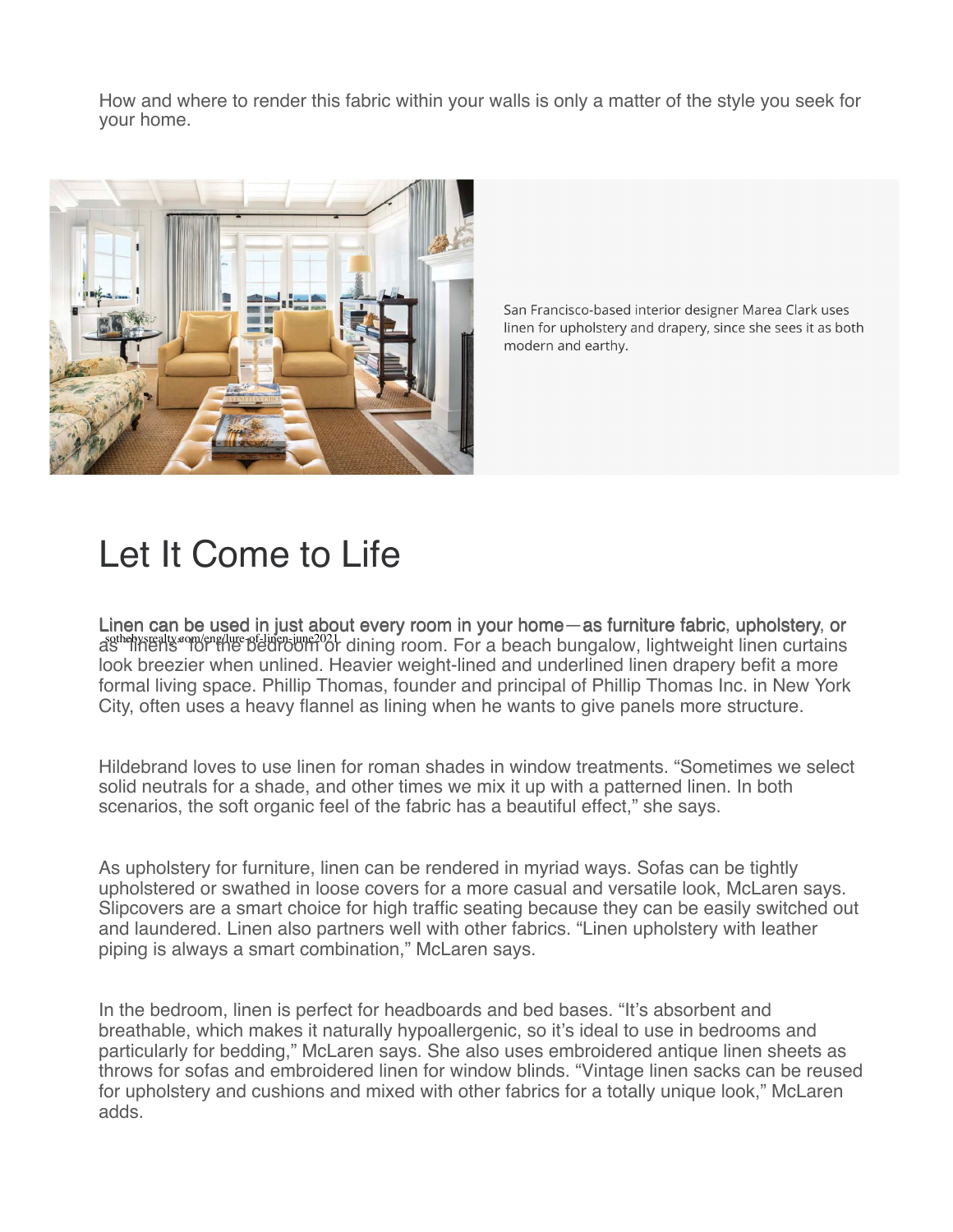And instead of the often-used grasscloth wallpaper, try a linen option. "It really warms up spaces by softening walls that might otherwise feel stark with paint," Clark says.

#### Consider the Fabrication

"Linen is available in a wide variety of textures and patterns that open up the opportunity for dynamic and creative interiors," Thomas says. The beauty of it is it can be integrated into both formal structured furnishings as well as more relaxed, informal furnishings, he says.

Trick suggests using washed linens for slipcovered pieces wanting soft and imperfect textures. "Expect cushion covers to grow a bit over time; flip often and fluff feather inserts," he says. He also loves linen velvets for upholstery, which he says can be formal or relaxed. "I love that they come from the mill already having a gorgeous patina that just gets better with age. Linen velvet 'wears in' and doesn't wear out like cottons and synthetics. The more you live on it, the signs of use just add a layer of authenticity that you don't get with some other velvets," Trick says.

As a breathable fiber, it's cool in the summer and warm in winter, McLaren says. For cooler months she suggests layering it with other materials such as wools, cashmeres, and faux fur for a cozier vibe. "In summer, floaty unlined white linen at open windows and loose linen couch covers in paler, more summery colors" are ideal, she says.

Miami-based designer Constanza Collarte of Collarte Interiors considers linen a go-to fabric because she's able to use it year-round. "I tend to favor laundered or washed versions—in fact, the more wrinkled and casual looking, the better for that lived-in look," she says. "It's organic and adds a ton of texture to any room and it takes on color beautifully in more muted tones."

A bedroom designed by Miami-based Constanza Collarte uses linen to pull off a chic lived-in look.